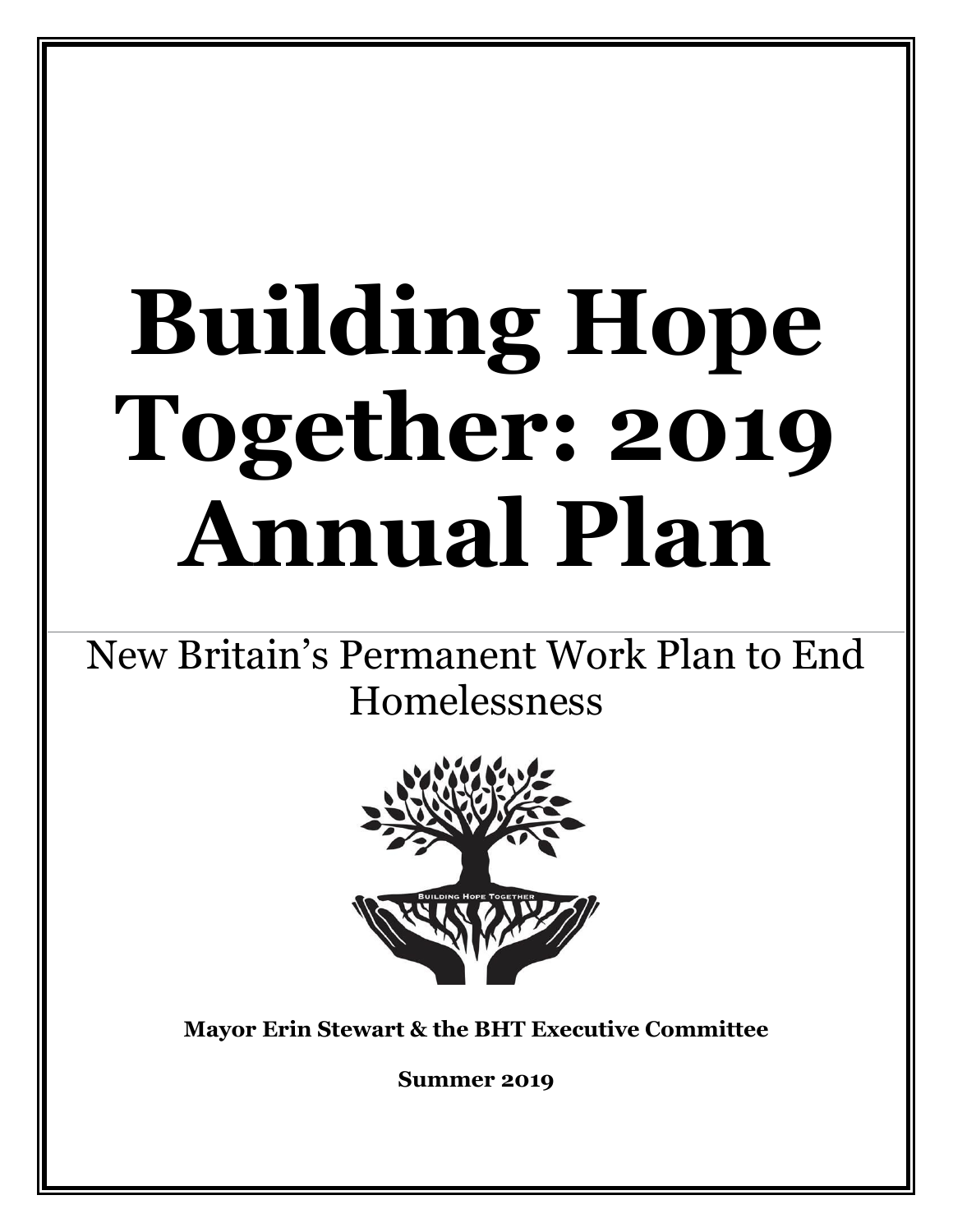

# **CITY OF NEW BRITAIN**

**Office of the mayor The Honorable Erin E. Stewart**

Dear Community Member:

**h** together members of area churches, the business community, social In 2007, my father and then Mayor—Timothy Stewart—brought service agencies, government and others out of an urgent need to find shelter for struggling and homeless individuals during the winter. It was known as the *Mayor's Ten Year Plan to End Homelessness*, based off of a nationwide model.

Since then, Building Hope Together: New Britain's Permanent Work Plan to End Homelessness has helped move hundreds of individuals off the streets and into stable housing. The work plan has provided transportation vouchers, donated personal needs, provided job training and connected individuals with services they need to get back on their feet.



Within the last two years, we've eliminated chronic family

homelessness in the City and have made significant strides in

reducing homelessness among individuals. In 2019, through the 100 Day Challenge, we housed 44 youth between the ages of 18 and 24, marking another major accomplishment in our efforts to ensure everyone that needs a home has access to one.

These successes are major milestones for Building Hope Together: they demonstrate the power of partnerships to solve complex problems facing our community. Our multi-tiered approach to combatting homelessness has helped us forge stronger networks aimed at improving the wellbeing of struggling individuals. Recently, our focus has been on a housing-first approach to provide a stable foundation for successes in other parts of an individual's life.

Thank you for taking the time to learn more about Building Hope Together: New Britain's Permanent Work Plan to End Homelessness. To learn more about how you can help, please contact my office at 860-826-3303.

Sincerely,

Ohi V. Havart

Mayor Erin E. Stewart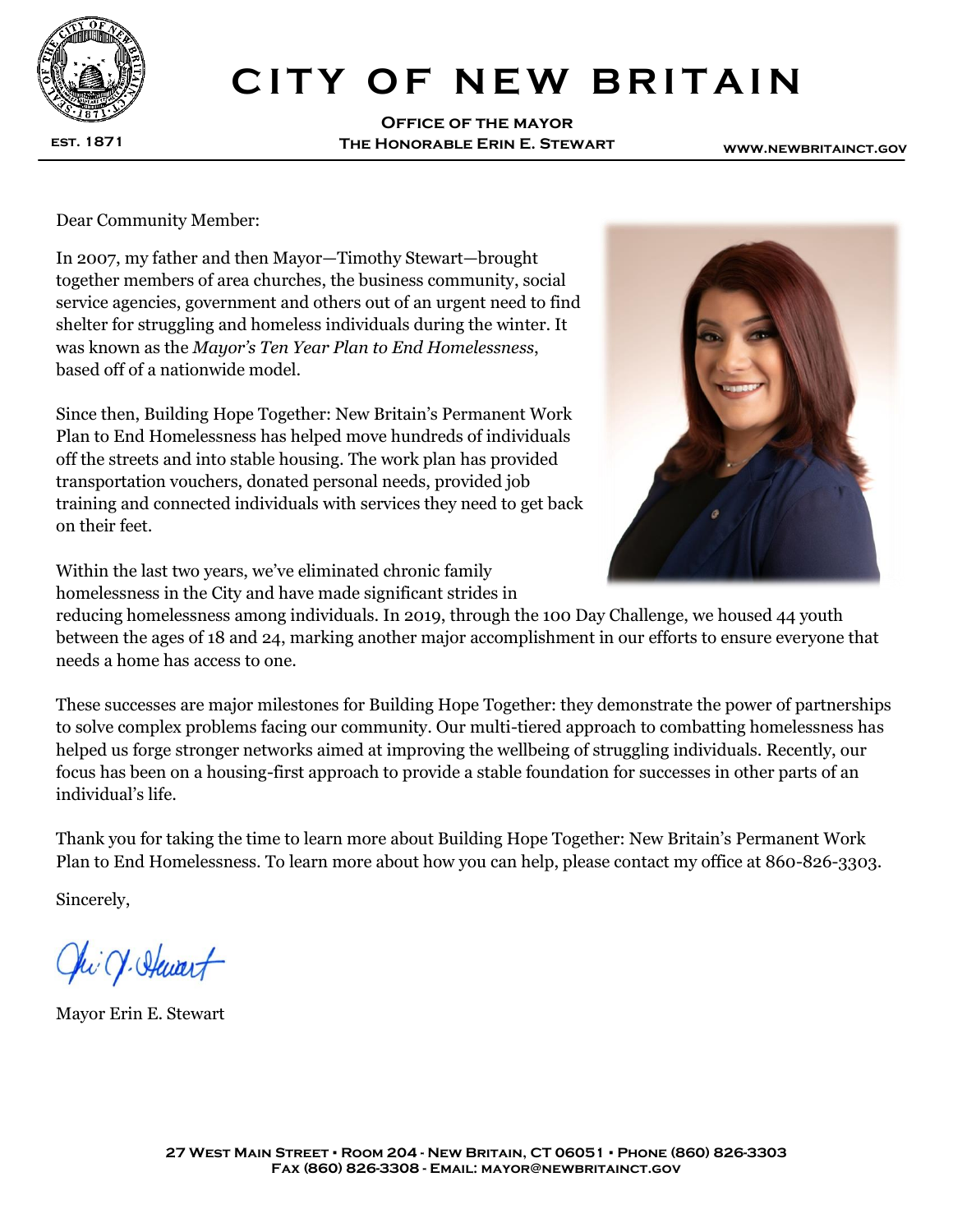It has been my honor to serve as the Work Plan Coordinator since it began in 2007. The Plan's goal has been, and continues to be, to eliminate homelessness in New Britain. At first, we worked to meet this goal by providing services to residents who were experiencing or at risk of homelessness.

While BHT continues to provide homelessness prevention, vocational and other direct services, it now also works in a cohesive and collaborative way to end homelessness as part of the Central Coordinated Access Network (CCAN). This collaboration of multiple agencies not only in New Britain, but of agencies in the other cities in the CCAN, results in New Britain residents facing homelessness being better served. It was as part of the CCAN that BHT was able to meet its initial goal of ending chronic homelessness.



The City of New Britain and BHT have been integral parts of this coordinated regional approach since it began in 2014. As Chair of the CCAN Steering Committee, it is my responsibility to see to it that its goals and that of BHT remain aligned. As the Work Plan Coordinator, I will continue to work to end homelessness in New Britain. Many thanks to the innumerous individuals and organizations that have supported Building Hope Together so far.

# *Mary Floyd YWCA of New Britain*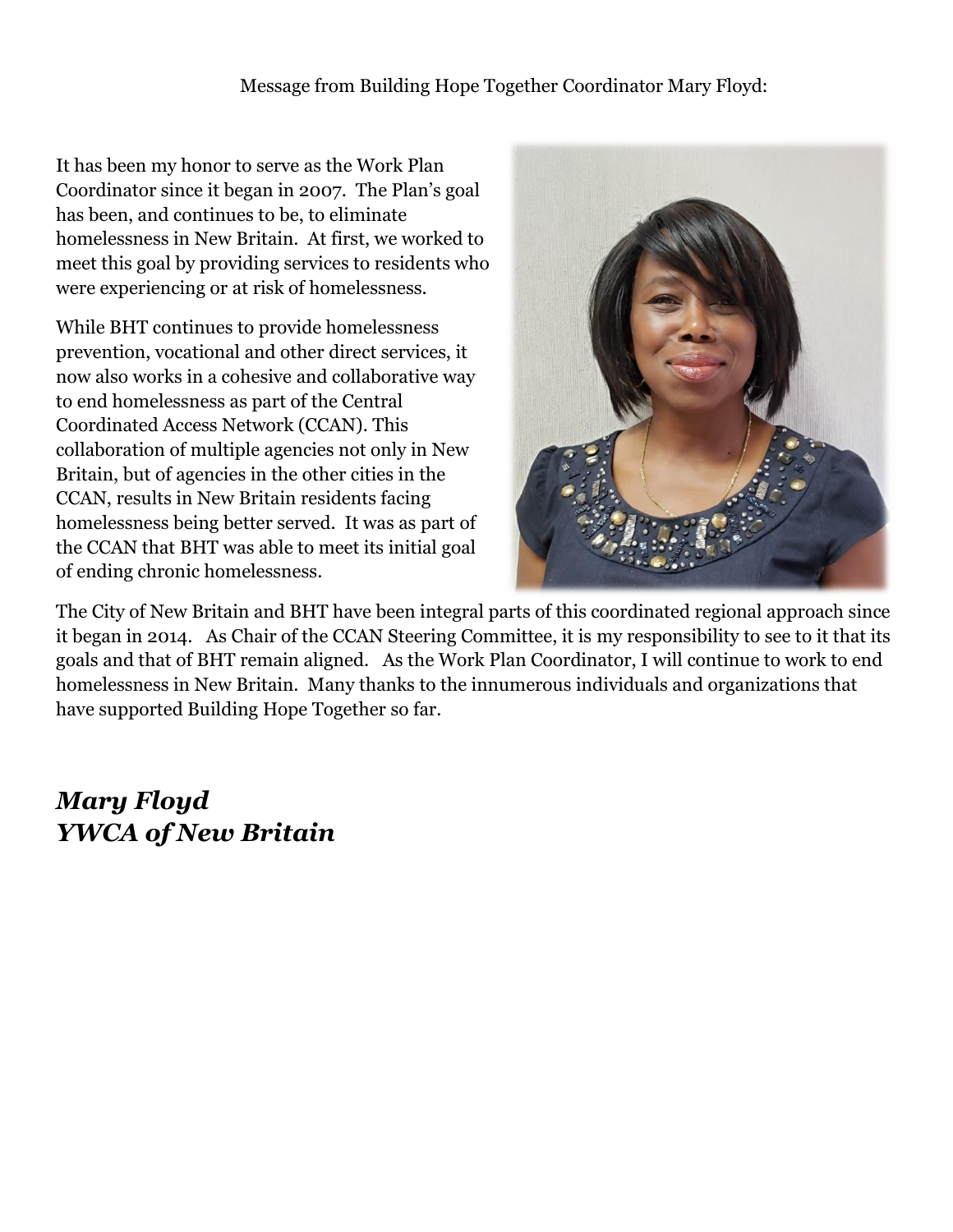# **Building Hope Together 2020**

# *New Britain's Permanent Work Plan to End Homelessness*

- **1. History of New Britain's Homeless Plan**: Building Hope Together, the New Britain Permanent Work Plan to End Homelessness (BHT), began in the fall of 2007 as the Mayor's Ten Year Plan to End Homelessness. It was developed through a collaborative process involving New Britain's municipal, business, civic and philanthropic leaders and its non-profit service providers under the leadership of former Mayor Tim Stewart. Now in its twelfth year, and under the leadership of Mayor Erin Stewart, the re-named Building Hope Together, met its initial goal of ending chronic homelessness in December 2016 when Governor Malloy announced that chronic homelessness had been eradicated in all the CANs in our state. This does not mean there is no more homelessness in New Britain, but rather that we have established a systematic way to identify and rapidly re-house those who are chronically homeless. As of this writing, there is one verified chronically homeless individual in our CAN and he has been matched to a housing resource. With a system in place to address the needs of the chronically homeless, the Plan's goals going forward are to rapidly re-house those who become homeless so their homeless episodes are as brief as possible and to prevent individual and families from becoming homeless in the first place.
- **2. Why Did Homelessness Rise?** An initial increase in homelessness in New Britain and throughout our state can be attributed to deinstitutionalization. People with mental health issues, many of whom had never lived independently, entered the community without adequate resources to support them. Other factors leading to the rise of homelessness are the lack of jobs that provide a living wage, lack of affordable housing and behavioral health issues.
- **3. What does Building Hope do? Who are the partners?** Building Hope Together provides vocational support, homelessness prevention, transportation assistance and mental health and wellness strategies for people experiencing or at risk of homelessness. BHT works closely with the CCAN and the State of Connecticut Department of Housing (DOH) to ensure that best practices are used to develop and implement strategies to assist those facing housing challenges in New Britain. Our funding partners are: American Savings Foundation, Community Chest of New Britain and Berlin, Community Foundation of Greater New Britain, Farmington Bank, Hoffman Foundation, Liberty Bank, Melville Foundation, Okay Industries, TD Bank Foundation and Webster Bank. Our community partners include: American Job Center, Capital Workforce Partners, CCAN, CCSU, Community Mental Health Affiliates, DOH, Friendship Service Center, HRA, Neighborhood Housing Services, New Britain EMS, Prudence Crandall, Salvation Army, Veterans Inc. and the YWCA.
- **4. By the Numbers:** New Britain remains one of the poorest cities in Connecticut. Over 22% of its residents fall below the federal income poverty level compared to about 10% for the rest of the state. Almost 31% of New Britain's children live under the federal poverty level. In addition, the average rent for an apartment in New Britain is \$1200; ranging from \$770 for a studio to \$1490 for a three-bedroom apartment. With an average rent of \$1200 and an average monthly income of around \$1925, about 62% of a renters' income goes towards rent. (According to HUD, households spending more than 30% of their income on housing are considered "cost-burdened"; those spending more than 50% are "severely cost burdened" and at risk of homelessness.) The January 2019 Point in Time Count found 146 people experiencing homelessness in New Britain, 29 of whom were children.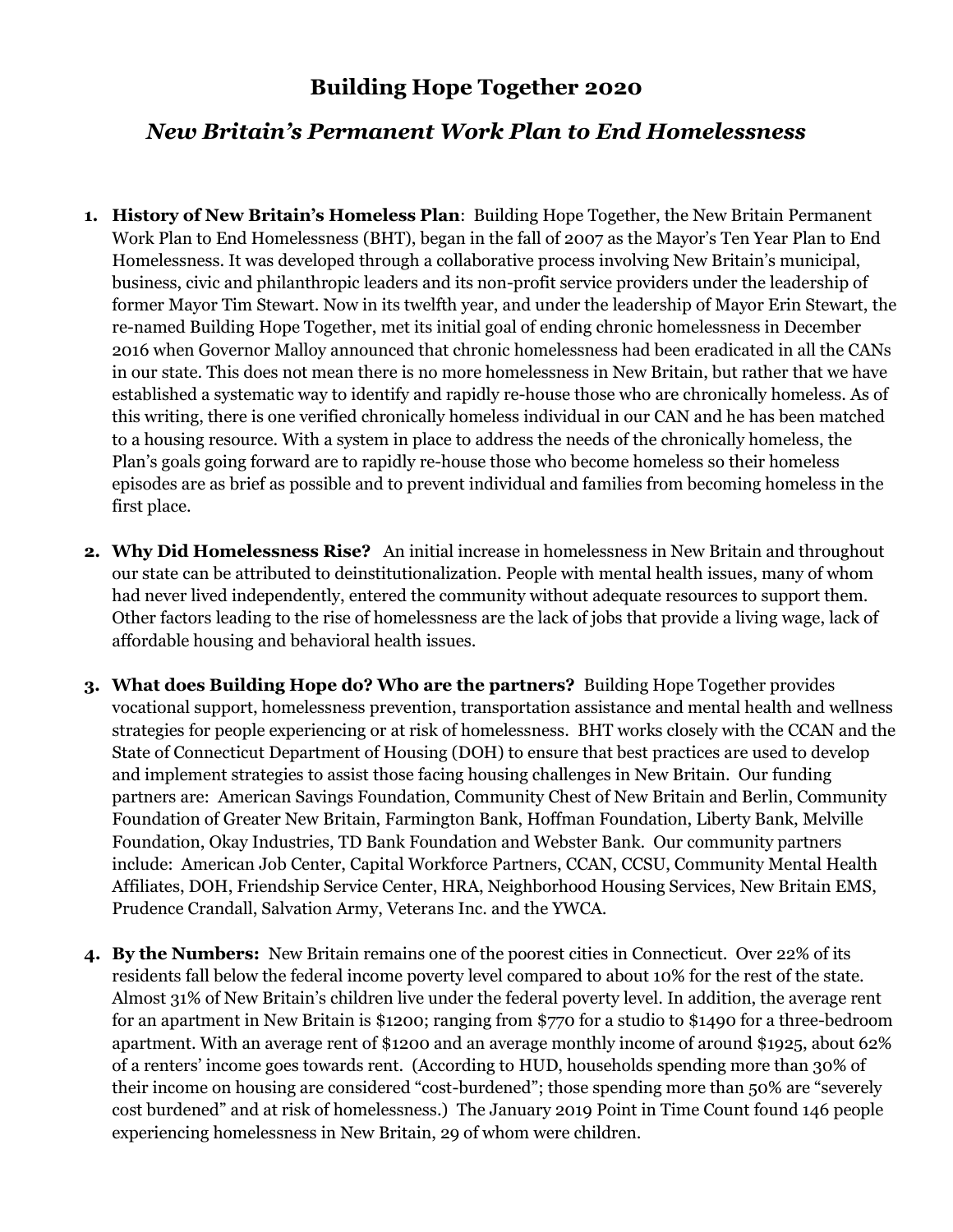- **5. How do we get our data?** Demographic information specific to New Britain is from city-data**.**com and rentcafe.com. Data on homelessness in New Britain and in our CAN is provided by CCEH and DOH.
- **6. What have we accomplished?** Beginning in 2009, the Homelessness Prevention and Rapid Re-Housing Program (HPRP) prevented homelessness for 252 imminently at risk households and rapidly re-housed 44 additional households through the provision of rental and security deposit payments made directly to landlords. Case management services were available to all HPRP clients. Funding for HPRP ended when federal stimulus dollars were fully expended in 2011. In 2013, with funding from the Community Foundation, the Work Plan's Homelessness Prevention Program (HPP) began. It has helped 76 residents remain in their homes including 20 residents in 2019.

Forty-four new units of decent, affordable housing have come on line since October 2008. In the fall of 2019, Howey House, a project created by the Plan's Housing Committee, began to provide 11 additional units of permanent supportive housing for people who are chronically homeless for a total of 55. This project is operated by the Friendship Service Center (FSC).

Twenty units of transitional housing for veterans came on line on Arch Street in June 2015. These units are operated by Veterans Inc. whose staff serve on the Plan's Executive and Housing Committees.

One hundred sixty- six people who were homeless or imminently at risk found jobs through the Plan's Employment Committee and the activities of the Coordinator from October 2008 until the Committee disbanded in the fall of 2018. Ninety of them were employed at that time. The Plan's focus will now be to provide resources to support clients/residents of employment specialists/housing providers who have educational and vocational goals.

BHT's Path to Employment Program provided 218 individuals with necessary items for them to get or keep jobs; its Bus Pass Program provided transportation for 607 people to get to an employment or training opportunity and its Fresh Start Program enabled 181 households to purchase items for their apartments as they moved from shelters to independent housing.

BHT serves New Britain residents. The data listed above is for BHT. The CAN (comprised of the cities of Berlin, Bristol, New Britain, Plainville and Southington) have housed two hundred and eleven homeless households since it began.

**State of CT, Coordinated Access Networks**: The Coordinator served as the Co-Chair of the New Britain Continuum of Care (CoC) until it was subsumed into the CCAN in 2017. The CoC successfully renewed all HUD

funded permanent supportive housing programs in New Britain from 2008 until it was dissolved. In addition, HUD awarded the New Britain Housing Authority 50 Section 8 Housing Choice Vouchers for family reunification. Our CAN began in July of 2014, the first CAN in the state. The State of CT provides data and technical support to our CAN. Journey Home has provided infrastructure for our CAN since 2018. Journey Home's Executive Director and the Plan's Coordinator are Co-Chairs of the CAN's Steering Committee.

**10. New Focus on Homeless Youth**: Connecticut has a goal of ending youth homelessness by 2020. The local and statewide Youth Engagement Team Initiatives (YETIs) have been meeting to develop steps on how to accomplish that goal. A cornerstone of that endeavor is the Connecticut Youth Homelessness Rapid Results Institute 100 Day Challenge. Work on the 100 Day Challenge began in March when the leaders and stewards met. The goal of the challenge: **In 100 days, we will safely and stably house 40 unaccompanied youth and young adults between the ages of 16-**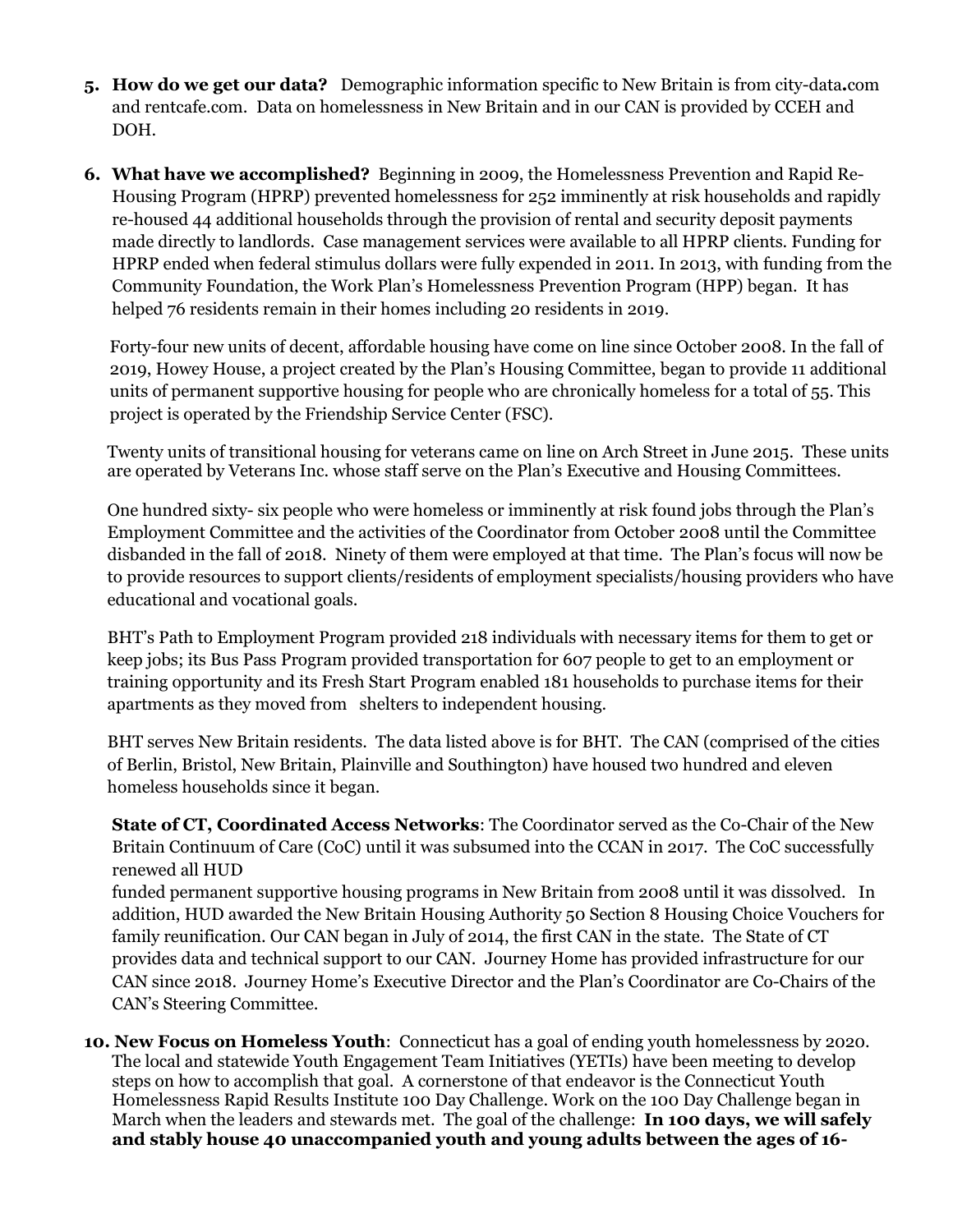#### **24...80% of whom will be actively engaged with one or more of the following supportive services: health, education, employment and stat/local government resources.**

 The CCAN's 100 Day team met and exceeded that goal by housing 44 such youth; becoming the first CAN in the state to meet its goal.

On August 10th, the team celebrated the end of the 100 Day challenge with an event held at OIC. Work

ending youth homelessness will continue with a Sustainability Workshop on August  $28<sup>th</sup>$  and 29th, throughout

 the end of 2019 and into 2020 so that no youth is forced to couch surf nightly or live in an unsafe environment.

#### **Building Hope 2020 Objectives and Goals**

**Our goal is to ultimately eliminate homelessness in New Britain. Understanding that people will occasionally experience homelessness we want to make sure to have a response that is a coordinated system of diverting crisis, and rapidly returning people to stable housing.**

1. **Increase Leadership, Collaboration and Civic Engagement**

*Strategies:* Council Resolution Mayor's Challenge Community Events to increase awareness and build engagement Community Conversations Continue active participation in Coordinated Access Network Participation in 100 Day Challenges

#### **2. Strengthen Capacity Through Data Collection**

*Strategies:*  Participate in PIT and Youth Counts Review DOH By Name List Weekly Status Reports Encourage participating community agencies to review and analyze HMIS data

#### **3. Improve access to Stable and Affordable Housing**

*Strategies:*  Identify people experiencing homelessness through outreach efforts

#### **Building Hope 2020 Objectives and Goals**

Intervention- Diversion and Prevention as the first line of defense Security deposits BHT prevention funds Bridge people from homelessness to housing CMHA Bridge Rapid Re-housing dollars Use RRH for the majority of people experiencing homelessness Utilize PSH only for the most vulnerable and chronic population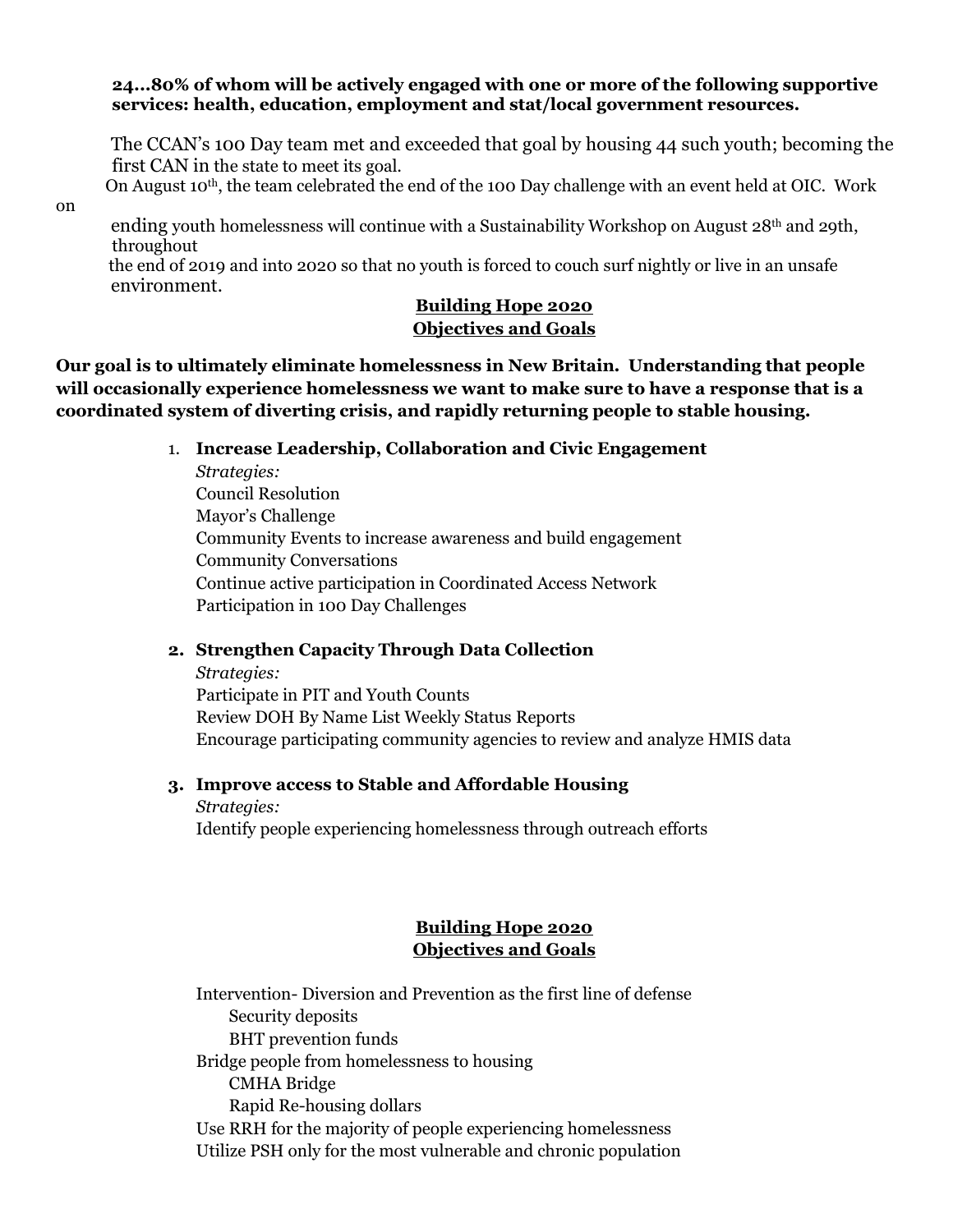Utilize CAN housing matching meetings to address the needs of people on the By-Name list Use VISPDAT and SPDAT to determine which of the individuals and families not

matched

 to housing at present need RRH vs. PSH Move people from PSH to mainstream subsidized housing when appropriate Research state subsidies on LIHTC for development projects Increase city's supply of affordable housing Fresh Start funding

#### **4. Increase Economic Security to reduce financial vulnerability to homelessness**

*Strategies:* 

Increase access to mainstream resources Refer to SOAR, SSDI, SSI, medical insurance, food stamps Increase financial literacy Instruct in budgeting and financial scams Increase employment Refer to AJC, HRA, CMHA employment specialists Provide job seekers with necessary items

Path to Employment Program

#### **5. Mental Health & Wellness**

*Strategies:* 

Improve mental health and stability

Refer to visiting nurse and community- based case management

Integrate primary and behavioral healthcare services with homeless assistance programs and housing

Continue working with the police department to connect homeless individuals with services and treatment

### *BH2020 YOUTH FOCUS A Coordinated Community Response*

Youth homeless is one of the most underreported subpopulations as they "hide in plain sight" couch surfing, engaging in risky behaviors to keep their housing and are often unwilling to talk with volunteers. The 2019 Youth Count found 44 homeless and unstably housed youth. The CSDNB reports that this number is vastly undercounted.

#### **Objectives:**

- A) To get the City of New Britain to the point where there few/no youth experiencing homelessness
- B) To create a system in New Britain where youth experiencing homelessness are quickly connected to safe and stable housing opportunities including permanent housing options.
- C) Participate in 100 Day Youth Challenge to identify and rapidly re-house homeless Youth  $*$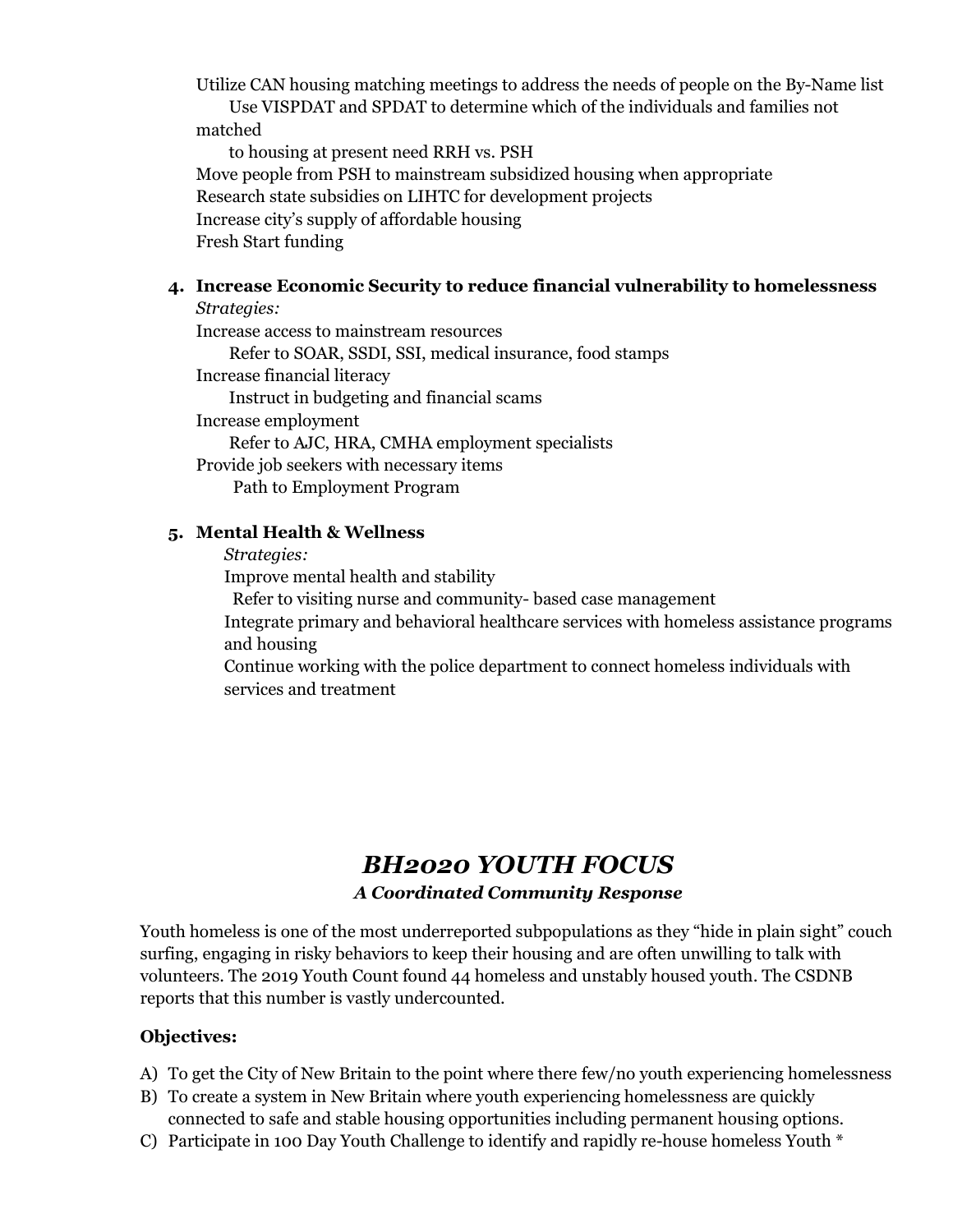#### *Goals:*

- 1.) Identify
	- a. School District McKinney-Vento Homeless Students
	- b. Youth Count
	- c. Referrals from community agencies (JRB, Police, after school programs)
	- d. Youth Navigator will outreach to homeless youth
- 2.) Prevention & Diversion
	- a. Family Reunification
	- b. Build better connections between DCF and Youth Services
	- c. Encourage youth in DCF care to remain connected after age 18
	- d. Shelter
- 3.) Services
	- a. Support for LBGTQ Youth
	- b. Counseling Services for identified homeless youth
	- c. Access to food and clothing
	- d. Employment (AJC, OIC, HRA, CMHA employment specialists)
	- e. Path to Employment
- 4.) Housing
	- a. Bridge people wherever possible from Permanent Supported Housing to mainstream subsidized housing
	- b. Rapidly Rehouse people to avoid chronic homelessness
- 5.) System Maintenance
	- a. Build system capacity
	- b. Create a sustainable structure for future homeless youth
	- **c.** Partner with the YETI/CAN

**Conclusion:** Going forward Building Hope Together, the New Britain Permanent Work Plan to End Homelessness, will continue to cooperate with and be an integral part of the CAN and its regional approach to ending homelessness. It remains imperative, however, that its mandate of combating homelessness in New Britain continues. Even though there were no unsheltered families and a significant reduction in homeless single adults (down 9% from the 2018 count) there were 15 homeless families in shelters and 100 homeless single adults in New Britain according to the 2019 Count, all of whom need permanent, affordable housing.

# Acronym Key

- AJC: American Job Center
- BHT: Building Hope Together
- CAN: Coordinated Access Network
- CCAN: Central Coordinated Access Network
- CMHA: Community Mental Health Affiliates
- CoC: Continuum of Care
- CWP: Capital Workforce Partners